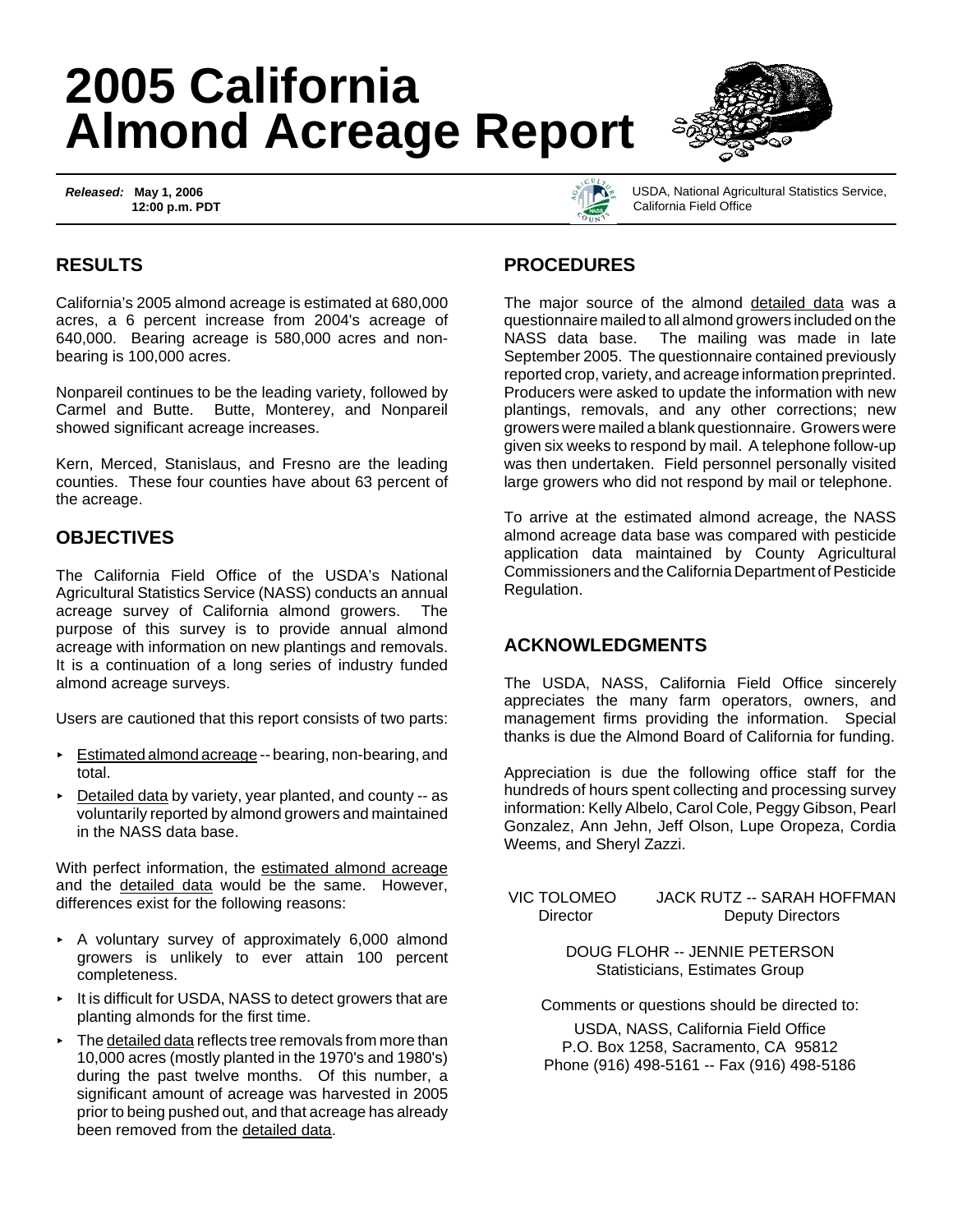| County             | 1976 &<br>Earlier | 1977           | 1978           | 1979        | 1980        | 1981        | 1982        | 1983        | 1984        | 1985        | 1986        | 1987        | 1988                     | 1989           | 1990           | 1991        |
|--------------------|-------------------|----------------|----------------|-------------|-------------|-------------|-------------|-------------|-------------|-------------|-------------|-------------|--------------------------|----------------|----------------|-------------|
| <b>Butte</b>       | 4,303             | 86             | 359            | 746         | 838         | 1,481       | 1,195       | 719         | 456         | 798         | 439         | 286         | 762                      | 549            | 1,606          | 698         |
| Calaveras          | 25                | $\mathbf 0$    | $\mathbf 0$    | $\mathbf 0$ | $\mathbf 0$ | 0           | $\mathbf 0$ | $\mathbf 0$ | $\mathbf 0$ | 0           | $\mathbf 0$ | $\mathbf 0$ | $\mathbf 0$              | $\mathbf 0$    | $\mathbf 0$    | 0           |
| Colusa             | 1,505             | 38             | 56             | 43          | 1,280       | 1,524       | 1,680       | 227         | 282         | 342         | 210         | 295         | 405                      | 1,195          | 1,162          | 172         |
| Contra Costa       | 5                 | $\overline{0}$ | $\mathbf 0$    | $\mathbf 0$ | $\mathbf 0$ | 0           | $\mathbf 0$ | $\mathbf 0$ | $\mathbf 0$ | 0           | $\mathbf 0$ | 0           | 0                        | $\mathbf 0$    | 0              | 0           |
| El Dorado          | $\mathbf 0$       | $\overline{0}$ | $\mathbf 0$    | $\mathbf 0$ | $\mathbf 0$ | $\mathbf 0$ | $\mathbf 0$ | $\Omega$    | $\mathbf 0$ | 0           | $\mathbf 0$ | $\mathbf 0$ | 0                        | $\mathbf 0$    | $\mathbf 0$    | 0           |
| Fresno             | 1,893             | 160            | 242            | 731         | 1,874       | 2,852       | 1,165       | 469         | 683         | 1,018       | 1,060       | 1,577       | 2,277                    | 2,047          | 6,540          | 961         |
| Glenn              | 1,371             | 21             | 67             | 959         | 550         | 802         | 439         | 161         | 257         | 232         | 53          | 182         | 1,157                    | 1,037          | 657            | 364         |
| Kern               | 801               | 113            | 134            | 393         | 628         | 2,852       | 1,533       | 421         | 648         | 536         | 587         | 724         | 1,808                    | 3,869          | 3,147          | 1,650       |
| Kings              | 19                | $\mathbf 0$    | $\mathbf 0$    | $\mathbf 0$ | $\mathbf 0$ | 100         | 135         | $\Omega$    | $\mathbf 0$ | $\mathbf 0$ | 93          | 19          | $\overline{\mathcal{A}}$ | 43             | 18             | 476         |
| Lake               | $\overline{c}$    | $\Omega$       | $\mathbf 0$    | $\mathbf 0$ | $\mathbf 0$ | $\mathbf 0$ | $\mathbf 0$ | $\Omega$    | $\Omega$    | $\Omega$    | $\Omega$    | $\Omega$    | $\Omega$                 | $\Omega$       | $\mathbf 0$    | 0           |
| Los Angeles        | 3                 | $\mathbf 0$    | $\overline{0}$ | $\mathbf 0$ | $\mathbf 0$ | $\mathbf 0$ | $\mathbf 0$ | $\Omega$    | $\mathbf 0$ | $\mathbf 0$ | $\Omega$    | $\mathbf 0$ | $\mathbf 0$              | $\mathbf 0$    | $\mathbf 0$    | 0           |
| Madera             | 3,007             | 55             | 931            | 1,553       | 1,514       | 1,943       | 3,034       | 555         | 970         | 1,177       | 906         | 1,191       | 1,513                    | 1,862          | 1,955          | 1,751       |
| Mendocino          | $\mathbf 0$       | $\mathbf 0$    | $\mathbf 0$    | $\mathbf 0$ | $\mathbf 0$ | 0           | $\mathbf 0$ | 0           | $\mathbf 0$ | $\mathbf 0$ | $\mathbf 0$ | $\mathbf 0$ | $\mathbf 0$              | $\mathbf 0$    | $\mathbf 0$    | $\mathbf 0$ |
| Merced             | 7,233             | 628            | 1,334          | 2,890       | 4,963       | 2,961       | 2,949       | 1,273       | 1,917       | 1,592       | 749         | 1,631       | 2,369                    | 2,991          | 3,350          | 2,686       |
| Monterey           | 0                 | $\mathbf 0$    | $\mathbf 0$    | $\mathbf 0$ | 0           | 0           | 0           | $\Omega$    | $\mathbf 0$ | $\Omega$    | 0           | 0           | 0                        | 0              | 0              | 0           |
| Napa               | $\mathbf 0$       | $\Omega$       | $\mathbf 0$    | $\Omega$    | $\Omega$    | 0           | $\mathbf 0$ | $\Omega$    | $\Omega$    | O           |             | $\Omega$    | $\Omega$                 | $\Omega$       | $\mathbf 0$    | $\Omega$    |
| Placer             | 16                | $\Omega$       | $\Omega$       | $\Omega$    | $\Omega$    | $\Omega$    | $\Omega$    | $\Omega$    | $\Omega$    | $\Omega$    |             | $\Omega$    | $\Omega$                 | $\Omega$       | $\Omega$       | $\Omega$    |
| Riverside          | $\overline{4}$    | $\Omega$       | $\Omega$       | $\Omega$    | $\Omega$    | $\Omega$    | $\Omega$    |             | $\Omega$    | $\Omega$    | $\Omega$    | 0           | 0                        | $\overline{2}$ | $\mathbf 0$    | $\Omega$    |
| Sacramento         | $\overline{2}$    | $\Omega$       | $\Omega$       | $\Omega$    | ∩           | $\Omega$    | $\Omega$    |             | $\Omega$    | $\Omega$    | 89          | $\Omega$    | 10                       | $\Omega$       | $\mathbf 0$    | $\Omega$    |
| San Benito         | 1                 | $\Omega$       | $\Omega$       | $\mathbf 0$ | $\Omega$    | $\Omega$    | $\mathbf 0$ | $\Omega$    | $\Omega$    | $\Omega$    | $\Omega$    | $\Omega$    | $\mathbf 0$              | $\Omega$       | $\mathbf 0$    | $\Omega$    |
| San Bernardino     | $\mathbf 0$       | $\Omega$       | $\Omega$       | $\mathbf 0$ | $\Omega$    | $\Omega$    | $\mathbf 0$ | $\Omega$    | $\Omega$    | $\mathbf 0$ | $\Omega$    | $\Omega$    | $\mathbf 0$              | $\Omega$       | $\mathbf 0$    | $\mathbf 0$ |
| San Joaquin        | 3,266             | 294            | 660            | 771         | 1,164       | 1,350       | 871         | 623         | 580         | 724         | 559         | 903         | 919                      | 933            | 1,222          | 478         |
| San Luis Obispo    | 841               | $\mathbf 0$    | $\mathbf 0$    | 40          | $\Omega$    | $\mathbf 0$ | $\mathbf 0$ | 9           | $\Omega$    | 12          | $\Omega$    | 0           | 3                        | $\mathbf 0$    | $\overline{2}$ | $\Omega$    |
| Santa Clara        | $\mathbf 0$       | $\Omega$       | $\Omega$       | $\mathbf 0$ | $\Omega$    | $\Omega$    | $\Omega$    |             | $\Omega$    | $\Omega$    |             | $\Omega$    | $\Omega$                 | $\Omega$       | $\Omega$       | $\Omega$    |
| Shasta             | $\overline{1}$    | $\mathbf 0$    | $\mathbf 0$    | $\mathbf 0$ | $\Omega$    | 0           | $\mathbf 0$ | $\Omega$    | $\Omega$    | $\Omega$    |             | $\Omega$    | 0                        | $\Omega$       | $\mathbf 0$    | $\Omega$    |
| Solano             | 251               | 8              | $\overline{4}$ | $\mathbf 0$ | 11          | 0           | 71          | $\Omega$    | 6           | 14          |             | 5           | 40                       | $\Omega$       | 9              | $\Omega$    |
| Sonoma             | 0                 | $\overline{0}$ | $\mathbf 0$    | $\mathbf 0$ | $\Omega$    | 0           | $\mathbf 0$ | $\Omega$    | $\Omega$    | $\mathbf 0$ | $\Omega$    | $\Omega$    | $\mathbf 0$              | $\Omega$       | $\mathbf 0$    | $\mathbf 0$ |
| Stanislaus         | 4,503             | 832            | 1,578          | 3,517       | 3,049       | 3,736       | 3,112       | 1,185       | 1,451       | 1,748       | 1,092       | 1,827       | 2,593                    | 1,731          | 2,422          | 2,488       |
| Sutter             | 609               | 10             | 44             | 105         | 63          | 70          | 36          | 16          | 71          | 97          | 143         | 59          | 41                       | 109            | 251            | 96          |
| Tehama             | 272               | 252            | $\overline{2}$ | 4           | 343         | 531         | 638         | 128         | 63          | 87          | 96          | 356         | 326                      | 50             | 67             | 201         |
| Tulare             | 258               | $\pmb{0}$      | 58             | 264         | 392         | 579         | 378         | 296         | 213         | 16          | $\Omega$    | 178         | 493                      | 157            | 226            | 458         |
| Yolo               | 1,010             | 16             | $\overline{4}$ | 29          | 90          | 102         | 457         | 726         | 26          | 31          | 30          | 81          | 396                      | 96             | 34             | 35          |
| Yuba               | 128               | 38             | 3              | 14          | 65          | 50          | 3           | 13          | -1          | 0           | 41          | -1          | 41                       | $\mathbf{1}$   | $\mathbf 0$    | 54          |
| <b>State Total</b> | 31,325            | 2,549          | 5,475          | 12,060      | 16,824      | 20,932      | 17,694      | 6,820       | 7,625       | 8,425       | 6,147       | 9,315       | 15,156                   | 16,670         | 22,669         | 12,568      |

**2005 ALMOND ACREAGE BY COUNTY, BY YEAR PLANTED a/**

a/ Totals may not add due to rounding.

 $\frac{5}{2}$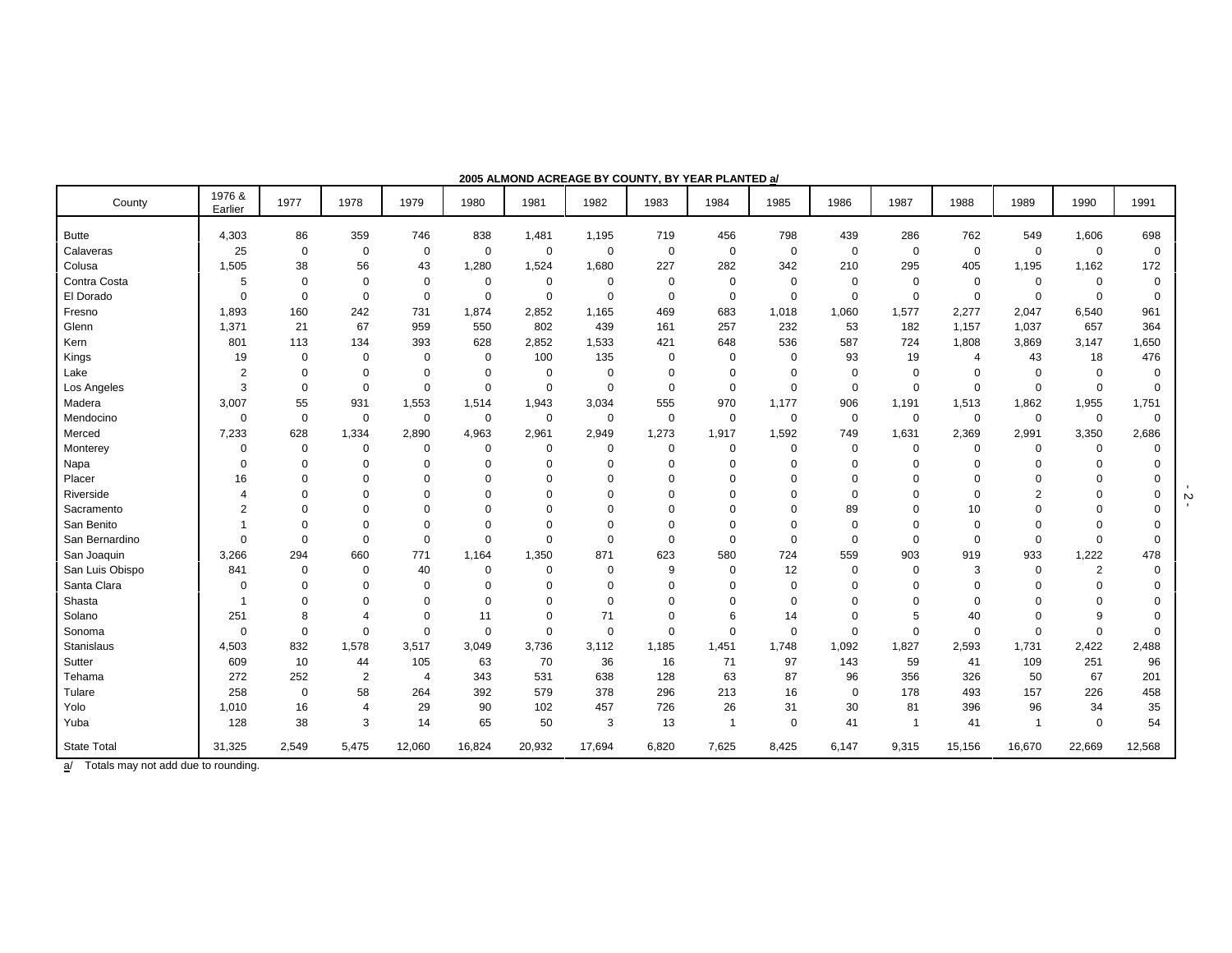|                    |                |             |             |             |                |             |             |             |                |             |             |             |                |             |                | Acres Standing in 2005 b/ |                |
|--------------------|----------------|-------------|-------------|-------------|----------------|-------------|-------------|-------------|----------------|-------------|-------------|-------------|----------------|-------------|----------------|---------------------------|----------------|
| County             | 1992           | 1993        | 1994        | 1995        | 1996           | 1997        | 1998        | 1999        | 2000           | 2001        | 2002        | 2003        | 2004           | 2005        | Bearing        | Non-<br>Bearing           | Total          |
| <b>Butte</b>       | 1,403          | 731         | 1,529       | 2,604       | 3,566          | 1,891       | 1,666       | 1,183       | 1,757          | 932         | 675         | 776         | 984            | 404         | 33,255         | 2,163                     | 35,418         |
| Calaveras          | $\mathbf 0$    | 0           | $\mathbf 0$ | 0           | $\mathbf 0$    | $\pmb{0}$   | $\pmb{0}$   | 0           | $\pmb{0}$      | $\mathbf 0$ | 0           | $\mathbf 0$ | $\mathbf 0$    | $\bf{0}$    | 25             | $\mathbf 0$               | 25             |
| Colusa             | 140            | 190         | 1,561       | 1,084       | 734            | 1,098       | 2,400       | 1,487       | 1,193          | 1,551       | 798         | 995         | 1,400          | 1,605       | 22,650         | 4,001                     | 26,651         |
| Contra Costa       | 0              | $\mathbf 0$ | 0           | 0           | $\mathbf 0$    | 0           | 0           | 3           | -1             | $\mathbf 0$ | 0           | $\bf{0}$    | $\bf{0}$       | $\bf{0}$    | 8              | $\bf{0}$                  | 8              |
| El Dorado          | $\Omega$       | $\Omega$    | $\Omega$    | 0           | $\mathbf 0$    | 0           | $\mathbf 0$ | 0           | $\mathbf 0$    | $\mathbf 0$ | 0           | $\bf{0}$    | 0              | $\bf{0}$    | $\Omega$       | $\bf{0}$                  | $\Omega$       |
| Fresno             | 1,285          | 2,526       | 3,478       | 5,001       | 4,698          | 5,006       | 4,643       | 4,687       | 4,285          | 3,865       | 2,740       | 3,075       | 5,376          | 3,730       | 67,763         | 12,181                    | 79,944         |
| Glenn              | 354            | 646         | 2,624       | 2,999       | 1,865          | 958         | 3,155       | 2,632       | 1,834          | 1,390       | 352         | 889         | 1,546          | 485         | 27,119         | 2,920                     | 30,039         |
| Kern               | 1,155          | 5,220       | 5,962       | 7,029       | 8,258          | 10,702      | 16,409      | 10,192      | 3,935          | 1,505       | 1,541       | 1,316       | 8,857          | 12,106      | 91,749         | 22,279                    | 114,028        |
| Kings              | $\mathbf 0$    | 109         | 86          | 154         | 85             | 169         | 1,293       | 44          | 204            | 668         | 36          | 18          | 260            | 236         | 3,754          | 514                       | 4,268          |
| Lake               | $\Omega$       | $\mathbf 0$ | 0           | 0           | $\mathbf 0$    | 0           | $\mathbf 0$ | 0           | $\mathbf 0$    | $\mathbf 0$ | 0           | $\bf{0}$    | $\bf{0}$       | $\mathbf 0$ | $\overline{2}$ | $\bf{0}$                  | $\overline{2}$ |
| Los Angeles        | $\Omega$       | $\mathbf 0$ | $\Omega$    | $\Omega$    | $\overline{0}$ | $\mathbf 0$ | $\Omega$    | $\Omega$    | $\overline{1}$ | $\Omega$    | 0           | $\bf{0}$    | $\mathbf{0}$   | $\bf{0}$    | $\overline{4}$ | $\mathbf 0$               |                |
| Madera             | 860            | 1,399       | 3,156       | 2,652       | 2,893          | 3,687       | 2,918       | 1,538       | 1,462          | 1,840       | 1,269       | 2,131       | 3,472          | 1,518       | 47,590         | 7,121                     | 54,710         |
| Mendocino          | $\mathbf 0$    | $\mathbf 0$ | 0           | $\Omega$    | $\mathbf 0$    | $\mathbf 0$ | $\mathbf 0$ | $\mathbf 0$ | $\mathbf 0$    | $\mathbf 0$ | 0           | $\bf{0}$    | $\mathbf 0$    | $\bf{0}$    | $\Omega$       | $\bf{0}$                  | $\Omega$       |
| Merced             | 2,617          | 2,295       | 4,654       | 5,344       | 4,116          | 6,114       | 5,172       | 3,916       | 2,986          | 2,991       | 2,590       | 2,254       | 4,199          | 4,682       | 84,308         | 11,136                    | 95,444         |
| Monterey           | $\Omega$       | $\Omega$    | $\Omega$    | $\Omega$    | $\mathbf 0$    | 0           | $\mathbf 0$ | $\Omega$    | $\Omega$       | $\Omega$    | $\Omega$    | $\bf{0}$    | 0              | $\bf{0}$    | -1             | $\bf{0}$                  | -1             |
| Napa               | 0              | $\Omega$    | $\Omega$    | $\Omega$    | $\Omega$       | $\Omega$    | 0           | $\Omega$    | $\Omega$       | $\Omega$    | $\Omega$    | $\Omega$    |                | $\bf{0}$    | $\Omega$       | 0                         | $\Omega$       |
| Placer             | $\Omega$       | $\Omega$    | $\Omega$    | $\Omega$    | $\Omega$       | $\Omega$    | 7           | $\Omega$    | $\Omega$       | $\Omega$    | $\Omega$    | $\Omega$    |                | $\bf{0}$    | 24             | 0                         | 24             |
| Riverside          | $\Omega$       | $\Omega$    | 0           | $\Omega$    | 0              | 0           | 0           | $\Omega$    | 0              | $\mathbf 0$ | 0           | $\Omega$    |                | $\Omega$    | 6              | $\Omega$                  | 6              |
| Sacramento         | $\Omega$       | $\Omega$    | 4           | $\Omega$    | 0              | $\Omega$    | 0           | $\Omega$    | 0              | $\Omega$    | 0           | $\Omega$    |                | $\Omega$    | 104            | $\Omega$                  | 104            |
| San Benito         | $\Omega$       | $\Omega$    | $\Omega$    | $\Omega$    | $\mathbf 0$    | $\mathbf 0$ | 0           | $\Omega$    | $\mathbf 0$    | $\Omega$    | $\mathbf 0$ | $\Omega$    | $\Omega$       | $\Omega$    | -1             |                           |                |
| San Bernardino     | $\mathbf 0$    | $\Omega$    | $\Omega$    | $\Omega$    | $\mathbf 0$    | $\mathbf 0$ | $\mathbf 0$ | $\mathbf 0$ | $\mathbf 0$    | $\Omega$    | $\mathbf 0$ | $\Omega$    | $\Omega$       | $\bf{0}$    | $\mathbf 0$    | $\mathbf 0$               | $\mathbf 0$    |
| San Joaquin        | 1,158          | 1,421       | 1,333       | 1,765       | 1,812          | 1,307       | 1,850       | 1,752       | 1,401          | 1,135       | 1,097       | 1,084       | 1,338          | 1,116       | 31,346         | 3,538                     | 34,884         |
| San Luis Obispo    | $\mathbf 0$    | $\Omega$    | 0           | $\mathbf 0$ | $\mathbf 0$    | $\mathbf 0$ | 0           | 0           | $\mathbf 0$    | $\Omega$    | 0           | $\Omega$    | 5              | $\bf{0}$    | 908            | 5                         | 913            |
| Santa Clara        | $\Omega$       | $\Omega$    | 0           | $\mathbf 0$ | $\mathbf 0$    | $\mathbf 0$ | $\mathbf 0$ | $\Omega$    | $\mathbf 0$    | $\Omega$    | $\mathbf 0$ | 0           | 0              | $\bf{0}$    | -1             | $\bf{0}$                  |                |
| Shasta             | $\Omega$       | $\Omega$    | 0           | 0           | $\mathbf 0$    | 0           | $\mathbf 0$ | $\Omega$    | $\mathbf 0$    | $\mathbf 0$ | 0           |             | $\bf{0}$       | $\mathbf 0$ | $\mathbf{1}$   | $\bf{0}$                  |                |
| Solano             | $\Omega$       | $\mathbf 0$ | 45          | 227         | 115            | 110         | 308         | 15          | 91             | 24          | 39          | 5           | 32             | 131         | 1,392          | 168                       | 1,560          |
| Sonoma             | $\mathbf 0$    | 0           | 0           | $\mathbf 0$ | $\mathbf 0$    | $\mathbf 0$ | $\mathbf 0$ | $\mathbf 0$ | $\mathbf 0$    | $\mathbf 0$ | 0           | $\Omega$    | $\mathbf 0$    | $\mathbf 0$ | $\mathbf 0$    | $\mathbf 0$               | $\mathbf 0$    |
| Stanislaus         | 2,942          | 2,762       | 4,672       | 5,085       | 4,273          | 4,571       | 5,884       | 4,048       | 3,234          | 2,094       | 2,143       | 2,135       | 3,354          | 6,343       | 78,569         | 11,832                    | 90,401         |
| Sutter             | 37             | 128         | 109         | 159         | 146            | 430         | 510         | 218         | 168            | 98          | 67          | 24          | 139            | 105         | 3,887          | 268                       | 4,154          |
| Tehama             | $\overline{7}$ | 246         | 306         | 305         | 524            | 227         | 561         | 295         | 253            | 198         | 153         | 439         | 280            | 130         | 6,490          | 849                       | 7,338          |
| Tulare             | 849            | 745         | 896         | 842         | 1,182          | 1,066       | 543         | 490         | 577            | 260         | 272         | 695         | 835            | 1,426       | 11,686         | 2,956                     | 14,643         |
| Yolo               | 55             | 119         | 63          | 269         | 591            | 363         | 142         | 172         | 206            | 263         | 273         | 161         | 707            | 17          | 5,678          | 884                       | 6,562          |
| Yuba               | 3              | $\Omega$    | 61          | 0           | 207            | $\mathbf 0$ | 82          | 93          | $\mathbf 0$    | $\Omega$    | 86          | $\bf{0}$    | $\overline{2}$ | $\mathbf 0$ | 984            | $\overline{2}$            | 985            |
| <b>State Total</b> | 12,865         | 18,536      | 30,537      | 35,517      | 35,063         | 37,699      | 47,543      | 32,762      | 23,585         | 18,812      | 14,130      | 15,998      | 32,785         | 34,033      | 519,301        | 82,815                    | 602,117        |

**2005 ALMOND ACREAGE BY COUNTY, BY YEAR PLANTED (Continued) a/**

a/ Totals may not add due to rounding.

b/ Shaded/bold area represents non-bearing years, 2003-05.

- 3 -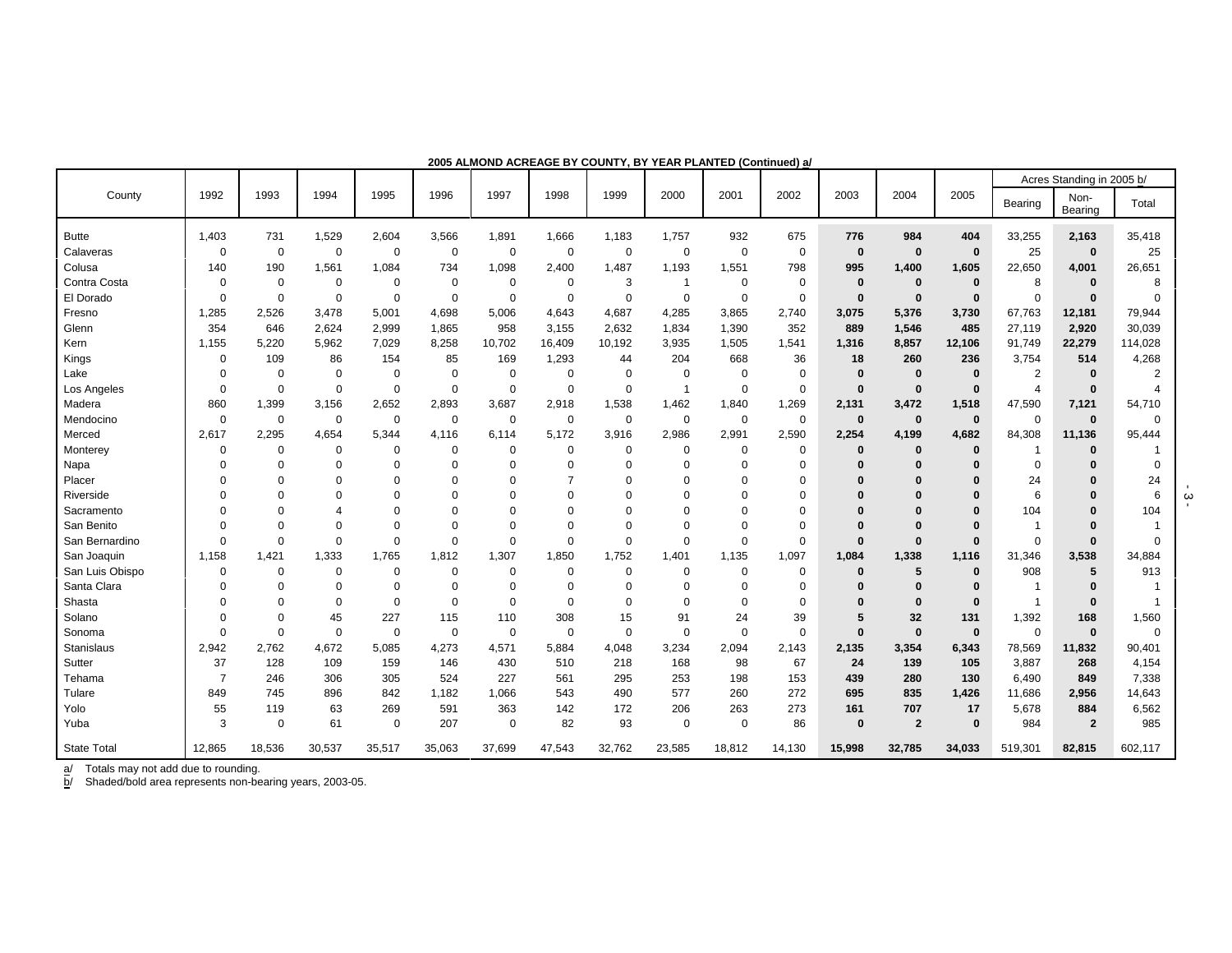| Variety              | 1976 &<br>Earlier | 1977        | 1978        | 1979           | 1980           | 1981           | 1982           | 1983           | 1984           | 1985           | 1986           | 1987        | 1988           | 1989                  | 1990           | 1991        |
|----------------------|-------------------|-------------|-------------|----------------|----------------|----------------|----------------|----------------|----------------|----------------|----------------|-------------|----------------|-----------------------|----------------|-------------|
| Aldrich              | 9                 | $\mathbf 0$ | 6           | 0              | $\mathbf 0$    | $\mathbf 0$    | -1             | 6              | 8              | $\overline{7}$ | 16             | 14          | 5              | 44                    | 48             | 78          |
| <b>Butte</b>         | 246               | 125         | 56          | 144            | 418            | 492            | 844            | 279            | 322            | 296            | 240            | 681         | 1,260          | 1,377                 | 2,485          | 2,162       |
| Carmel               | 3,506             | 490         | 1,188       | 3,220          | 4,137          | 5,756          | 5,020          | 2,125          | 2,143          | 2,428          | 1,927          | 2,520       | 4,036          | 3,848                 | 5,439          | 2,609       |
| Carrions             | $\overline{1}$    | 4           | $\mathbf 0$ |                | 85             | 49             | 8              | 23             | $\overline{7}$ | 4              | 0              | 14          | 17             | 61                    | 21             | 8           |
| Drake                | 182               | $\mathbf 0$ | $\Omega$    | $\Omega$       | 0              | 0              | 0              | 0              | 0              | 0              | 7              | $\mathbf 0$ | $\overline{2}$ | $\Omega$              | $\mathbf 0$    |             |
| <b>Early Mission</b> | 46                | $\mathbf 0$ | $\Omega$    | $\mathbf 0$    | $\mathbf 0$    | 8              | $\mathbf 0$    | $\mathbf 0$    | 5              | $\mathbf 0$    | $\mathbf 0$    | $\mathbf 0$ | 12             | 5                     | 9              |             |
| Fritz                | 302               | 11          | 96          | 57             | 167            | 284            | 342            | 108            | 134            | 479            | 267            | 370         | 436            | 900                   | 760            | 341         |
| Harvey               | 291               | 3           | $\Omega$    | 183            | 22             | 35             | $\mathbf 0$    | 13             | $\overline{4}$ | 8              | $\mathbf 0$    | $\Omega$    | $\Omega$       | 8                     | 5              |             |
| Hasham               | $\mathbf 0$       | $\Omega$    | $\Omega$    | $\Omega$       | 248            | $\mathbf 0$    | 137            | $\mathbf 0$    | $\mathbf 0$    | 52             | 40             | $\Omega$    | $\Omega$       | 17                    | 18             |             |
| <b>Jeffries</b>      | 22                | $\Omega$    | 24          | 66             | 20             | 17             | 0              | $\Omega$       | 0              | $\mathbf 0$    | $\Omega$       | 33          |                | $\Omega$              | $\Omega$       |             |
| Kapareil             | 17                | 21          | 27          | $\mathbf 0$    | 77             | $\overline{1}$ | $\overline{4}$ | $\Omega$       | 67             | 3              | $\mathbf 0$    | $\mathbf 0$ |                | $\Omega$              | $\mathbf 0$    | 55          |
| Le Grand             | 60                | $\Omega$    | 265         | 57             | 27             | 61             | 36             | 21             | 0              | 35             | $\Omega$       | 15          | $\Omega$       | $\Omega$              | $\Omega$       |             |
| Livingston           | 25                | $\mathbf 0$ | 18          | 11             | 29             | 6              | 11             | $\overline{4}$ | 0              | $\mathbf 0$    | 3              | 10          | 71             | 62                    | 73             | 103         |
| Merced               | 875               | 28          | 23          | 95             | 19             | 8              | 3              | 6              | Δ              | $\mathbf 0$    |                | 10          | 6              | $\boldsymbol{\Delta}$ | Δ              |             |
| Mono                 | 37                | 5           | 34          | 34             | 133            | 24             | 58             | 26             | 164            | 18             | 31             | 23          | 5              | 20                    | 8              | 60          |
| Monterey             | 82                | 10          | 30          | 236            | 659            | 534            | 881            | 318            | 136            | 151            | 32             | 340         | 512            | 469                   | 1,277          | 382         |
| Morley               | $\mathbf 0$       | $\Omega$    | $\mathbf 0$ |                | $\mathbf 0$    | 5              | 0              | $\mathbf 0$    | $\mathbf 0$    | $\mathbf 0$    |                | $\mathbf 0$ | $\mathbf 0$    | $\mathbf 0$           | $\mathbf 0$    | 61          |
| $N-43$               | $\Omega$          | $\mathbf 0$ | $\mathbf 0$ | $\mathbf 0$    | 88             | $\mathbf 0$    | 30             | $\mathbf 0$    | $\mathbf 0$    | $\mathbf 0$    | $\mathbf 0$    | $\Omega$    | $\Omega$       | $\mathbf 0$           | $\Omega$       |             |
| Ne Plus Ultra        | 1,668             | 169         | 239         | 273            | 315            | 290            | 220            | 90             | 46             | 46             | $\overline{4}$ | 73          | 91             | 33                    | 110            | 24          |
| Nonpareil            | 16,673            | 1,230       | 2,567       | 5,674          | 6,665          | 9,080          | 6,372          | 2,397          | 3,053          | 3,577          | 2,506          | 3,547       | 5,621          | 6,371                 | 8,068          | 4,128       |
| Norman               | 34                | $\mathbf 0$ | $\mathbf 0$ | 37             | 24             | 8              | 0              | $\mathbf 0$    | 5              | 0              | $\mathbf 0$    | 25          | $\mathbf 0$    | 11                    | $\mathbf 0$    | $\Omega$    |
| Padre                | 77                | 88          | 6           | 5              | 3              | 5              | 20             | 14             | 6              | 14             | 54             | 231         | 257            | 601                   | 1,158          | 1,081       |
| Peerless             | 1,258             | 18          | 77          | 278            | 437            | 841            | 635            | 173            | 225            | 336            | 191            | 121         | 295            | 194                   | 251            | 65          |
| <b>Price Cluster</b> | 1,234             | 155         | 391         | 970            | 1,455          | 2,256          | 1,538          | 506            | 659            | 587            | 425            | 508         | 772            | 935                   | 946            | 403         |
| Ruby                 | 99                | 4           | 33          | 101            | 364            | 216            | 436            | 156            | 237            | 79             | 99             | 170         | 521            | 204                   | 208            | 114         |
| Sauret #1            | 6                 |             | $\Omega$    | 63             | 20             | 36             | 20             | 6              | $\mathbf 0$    | $\mathbf 0$    | $\overline{2}$ |             | $\overline{2}$ | $\Omega$              | $\overline{2}$ |             |
| Sauret #2            | 9                 |             | $\Omega$    | 60             | 51             | 15             | $\mathbf 0$    | $\Omega$       | 3              | $\Omega$       | $\Omega$       | $\Omega$    | $\Omega$       | $\Omega$              | 2              |             |
| Savana               | $\Omega$          | $\Omega$    | $\Omega$    | $\overline{2}$ | $\Omega$       | 5              | 0              | $\Omega$       | 0              | $\mathbf 0$    | 3              | $\Omega$    | $\Omega$       | $\mathbf 0$           | $\mathbf 0$    | 61          |
| Sonora               | 25                | $\Omega$    |             | $\mathbf 0$    | $\overline{1}$ | 14             | $\mathbf 0$    | $\Omega$       | 10             | 48             | 27             | 59          | 234            | 752                   | 739            | 244         |
| Texas/Mission        | 3,296             | 129         | 278         | 366            | 942            | 746            | 944            | 400            | 352            | 228            | 231            | 412         | 862            | 477                   | 530            | 464         |
| Thompson             | 905               | 36          | 58          | 52             | 157            | 69             | 75             | 98             | 13             | 23             | 8              | 43          | 20             | 12                    | 14             | $\Omega$    |
| Tokoyo               | 35                |             | 26          | $\mathbf 0$    | 82             | 28             | 40             | $\Omega$       | 3              | $\mathbf 0$    | $\Omega$       | 21          | 6              | 27                    | $\Omega$       |             |
| <b>Wood Colony</b>   | 14                | $\mathbf 0$ | $\Omega$    | $\mathbf 0$    | 20             | 3              | $\mathbf 0$    | $\mathbf 0$    | 2              | $\overline{2}$ | 15             | 15          | 80             | 170                   | 411            | 75          |
| Yosemite             | 36                | 10          | $\mathbf 0$ | 32             | 80             | 30             | 20             | 11             | 0              | $\mathbf 0$    | $\mathbf 0$    | $\mathbf 0$ | $\mathbf 0$    | $\mathbf 0$           | $\mathbf 0$    | $\mathbf 0$ |
| All Others           | 256               | 5           | 32          | 37             | 80             | 12             | $\mathbf 0$    | 38             | 19             | 5              | 19             | 58          | 36             | 68                    | 85             | 36          |
| <b>State Total</b>   | 31,325            | 2,549       | 5,475       | 12,060         | 16,824         | 20,932         | 17,694         | 6,820          | 7,625          | 8,425          | 6,147          | 9,315       | 15,156         | 16,670                | 22,669         | 12,568      |

#### **ALMOND ACREAGE AS OF 2005 -- VARIETIES AND AGE GROUPS -- STATE SUMMARY ACREAGE PLANTED DURING YEARS SHOWN AND STANDING IN 2005 a/**

 $\underline{a}$  Totals may not add due to rounding.

 $-4$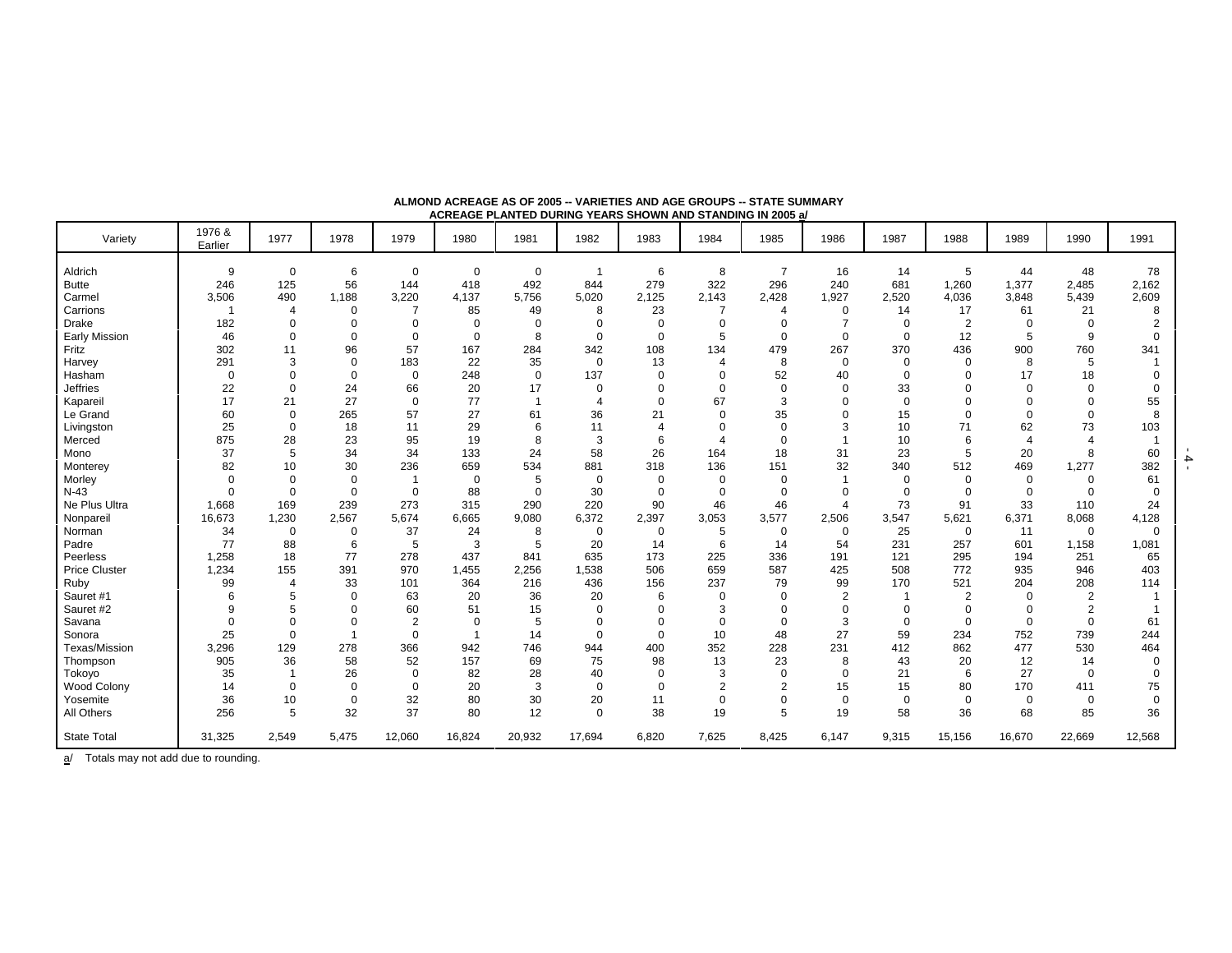|                      |                |                |                |                |                |                |             |                |             |                |             |                  |              |          |         | Acres Standing in 2005 b/ |         |
|----------------------|----------------|----------------|----------------|----------------|----------------|----------------|-------------|----------------|-------------|----------------|-------------|------------------|--------------|----------|---------|---------------------------|---------|
| Variety              | 1992           | 1993           | 1994           | 1995           | 1996           | 1997           | 1998        | 1999           | 2000        | 2001           | 2002        | 2003             | 2004         | 2005     | Bearing | Non-<br>Bearing           | Total   |
| Aldrich              | 129            | 272            | 500            | 824            | 882            | 895            | 1,446       | 775            | 868         | 552            | 304         | 352              | 1,316        | 766      | 7.689   | 2,434                     | 10,123  |
| <b>Butte</b>         | 1,658          | 2,524          | 4,651          | 6,951          | 6,334          | 7,292          | 9,164       | 4,729          | 3,628       | 1,737          | 868         | 1,023            | 2,231        | 4,048    | 60,963  | 7,302                     | 68,265  |
| Carmel               | 2,436          | 3,166          | 4,195          | 4,082          | 4,052          | 4,265          | 4,974       | 2,546          | 2,797       | 2,883          | 2,329       | 2,286            | 3,801        | 2,117    | 88,117  | 8,204                     | 96,321  |
| Carrions             | 30             | 3              |                | $\overline{4}$ | 12             | $\Omega$       | 35          | 11             | $\mathbf 0$ | 0              | $\Omega$    | $\Omega$         | $\Omega$     | $\Omega$ | 403     | $\Omega$                  | 403     |
| <b>Drake</b>         | $\Omega$       | $\Omega$       | $\Omega$       | $\Omega$       | 3              | $\Omega$       | 6           | $\mathbf 0$    | $\Omega$    | $\Omega$       | $\Omega$    |                  |              | 0        | 203     | 0                         | 203     |
| <b>Early Mission</b> | $\Omega$       | $\overline{4}$ | 4              | 10             | 19             | $\mathbf 0$    | 3           | $\mathbf 0$    | $\mathbf 0$ | $\Omega$       | $\Omega$    | $\Omega$         |              | $\Omega$ | 123     |                           | 123     |
| Fritz                | 290            | 790            | 1,368          | 1,316          | 1,827          | 1,912          | 1,863       | 1,930          | 1,063       | 1,180          | 874         | 995              | 2,027        | 2,017    | 19,467  | 5,039                     | 24,505  |
| Harvey               | $\mathbf 0$    | $\Omega$       | 0              | 3              |                | $\mathbf 0$    | $\mathbf 0$ | 0              | $\Omega$    | $\Omega$       | $\Omega$    | $\boldsymbol{4}$ | $\bf{0}$     |          | 576     | 5                         | 581     |
| Hasham               | $\Omega$       | $\Omega$       | $\Omega$       | 76             | 37             | 30             | 19          | $\Omega$       | $\Omega$    |                | $\Omega$    |                  | 100          |          | 674     | 100                       | 774     |
| <b>Jeffries</b>      | $\Omega$       | $\Omega$       | $\mathbf 0$    | $\mathbf 0$    | $\Omega$       | $\mathbf 0$    | $\Omega$    | $\Omega$       | $\Omega$    |                | 0           |                  | $\Omega$     |          | 182     | $\Omega$                  | 182     |
| Kapareil             | $\Omega$       | 61             | 101            | 78             | $\Omega$       | 12             | 20          |                | 14          |                | $\Omega$    |                  |              |          | 558     | $\Omega$                  | 558     |
| Le Grand             | $\Omega$       | $\mathbf 0$    | 3              | $\mathbf 0$    | $\Omega$       | $\mathbf 0$    | $\mathbf 0$ | 35             | $\Omega$    | $\Omega$       | -1          |                  |              | $\bf{0}$ | 623     |                           | 624     |
| Livingston           | 21             | 18             | 150            | 247            | 170            | 351            | 516         | 169            | 50          | 31             | 13          |                  | 25           | 35       | 2,161   | 67                        | 2,228   |
| Merced               | $\overline{2}$ | 46             | 13             | 20             | 14             | $\mathbf 0$    | 24          | $\mathbf 0$    | 3           | 12             | 0           |                  | $\mathbf{0}$ | $\bf{0}$ | 1,222   | 4                         | 1,226   |
| Mono                 | $\mathbf 0$    | $\mathbf 0$    | $\mathbf 0$    | $\mathbf 0$    | 15             | $\mathbf 0$    | 17          | 0              | $\mathbf 0$ | 21             | 0           | $\Omega$         | 151          | 15       | 733     | 166                       | 898     |
| Monterey             | 520            | 784            | 1,799          | 1,563          | 2,119          | 3,123          | 3,949       | 3,735          | 2,116       | 2,027          | 1,377       | 1,830            | 5,470        | 5,862    | 29,160  | 13,162                    | 42,322  |
| Morley               | 20             | 23             | 62             | 119            | 55             | $\mathbf 0$    | $\mathbf 1$ | 0              | 50          | 26             | 9           | 23               | $\bf{0}$     | $\bf{0}$ | 432     | 23                        | 455     |
| $N-43$               | $\overline{0}$ | $\mathbf 0$    | $\overline{1}$ | 0              | $\mathbf 0$    | $\mathbf 0$    | $\Omega$    | $\mathbf 0$    | $\mathbf 0$ | $\mathbf 0$    | 20          | $\bf{0}$         | $\bf{0}$     | $\bf{0}$ | 139     | $\bf{0}$                  | 139     |
| Ne Plus Ultra        | 53             | 41             | 77             | 97             | 76             | 22             | 40          | 40             | 135         | $\overline{4}$ | 8           | 38               | 521          | 13       | 4,285   | 572                       | 4,857   |
| Nonpareil            | 4,674          | 6,939          | 11,217         | 11,528         | 12,147         | 12,007         | 14,410      | 12,302         | 8,049       | 7,683          | 6,293       | 7,060            | 13,774       | 11,132   | 194,774 | 31,965                    | 226,739 |
| Norman               | $\overline{0}$ | 8              | 0              | $\mathbf 0$    | $\mathbf 0$    | $\overline{4}$ | $\Omega$    | $\mathbf 0$    | $\mathbf 0$ | 23             | $\mathbf 0$ | $\bf{0}$         | $\bf{0}$     | $\bf{0}$ | 179     | $\mathbf{0}$              | 179     |
| Padre                | 728            | 1,033          | 2,265          | 3,762          | 3,338          | 3,904          | 6,256       | 3,121          | 2,305       | 959            | 471         | 552              | 1,209        | 3,225    | 31,759  | 4,986                     | 36,745  |
| Peerless             | 158            | 132            | 286            | 325            | 300            | 86             | 131         | 282            | 121         | 69             | 66          | 52               | 73           | 56       | 7,350   | 182                       | 7,531   |
| <b>Price Cluster</b> | 616            | 539            | 449            | 621            | 447            | 569            | 947         | 405            | 400         | 237            | 318         | 279              | 271          | 364      | 19,288  | 914                       | 20,202  |
| Ruby                 | 141            | 99             | 125            | 75             | 41             | 229            | 157         | 49             | 219         | 28             | 20          | 25               | $\Omega$     | $\bf{0}$ | 4,223   | 25                        | 4,248   |
| Sauret #1            | $\Omega$       | $\Omega$       | 4              | $\Omega$       |                | $\Omega$       | $\Omega$    | $\Omega$       | $\Omega$    | $\Omega$       | $\Omega$    | $\Omega$         |              |          | 166     | $\Omega$                  | 166     |
| Sauret #2            | $\mathbf 0$    | $\mathbf 0$    | $\overline{4}$ | $\mathbf 0$    | $\overline{2}$ | $\mathbf 0$    | $\Omega$    | $\overline{2}$ | $\mathbf 0$ | $\Omega$       | 0           | $\Omega$         |              |          | 153     | 0                         | 153     |
| Savana               | 20             | 23             | 42             | 118            | 55             | $\Omega$       | $\Omega$    | $\Omega$       | 33          | 19             | 9           | $\Omega$         | $\Omega$     | $\Omega$ | 387     | $\bf{0}$                  | 387     |
| Sonora               | 602            | 971            | 1,814          | 1,956          | 1,445          | 895            | 1,579       | 1,570          | 584         | 506            | 419         | 395              | 398          | 196      | 14,492  | 989                       | 15,480  |
| Texas/Mission        | 369            | 717            | 907            | 1,131          | 935            | 1,281          | 972         | 343            | 338         | 52             | 39          | 57               | 87           | 5        | 17,742  | 149                       | 17,891  |
| Thompson             | $\Omega$       | $\overline{1}$ | 9              | 3              | 29             | 3              | 5           | 0              | $\mathbf 0$ |                | 13          | $\Omega$         | 33           | $\bf{0}$ | 1.646   | 33                        | 1,679   |
| Tokoyo               | $\Omega$       | $\mathbf 0$    | 9              | $\mathbf 0$    | 10             | 20             | 79          | $\mathbf 0$    | 47          | 13             | $\Omega$    | 5                | $\mathbf{0}$ | 3        | 447     | $\overline{7}$            | 454     |
| <b>Wood Colony</b>   | 309            | 281            | 415            | 453            | 599            | 704            | 797         | 540            | 449         | 316            | 159         | 263              | 423          | 394      | 5,826   | 1,079                     | 6,905   |
| Yosemite             | $\mathbf 0$    | $\mathbf 0$    | 0              | $\mathbf 0$    | $\mathbf 0$    | 0              | 5           | $\mathbf 0$    | 0           | $\mathbf 0$    | $\mathbf 0$ | $\mathbf 0$      | $\mathbf 0$  | $\bf{0}$ | 222     | $\mathbf 0$               | 222     |
| All Others           | 88             | 63             | 70             | 157            | 98             | 98             | 129         | 178            | 317         | 434            | 521         | 749              | 873          | 3,786    | 2,938   | 5,408                     | 8,346   |
| <b>State Total</b>   | 12,865         | 18,536         | 30,537         | 35,517         | 35,063         | 37.699         | 47,543      | 32,762         | 23,585      | 18,812         | 14,130      | 15,998           | 32,785       | 34,033   | 519,301 | 82,815                    | 602,117 |

**ALMOND ACREAGE AS OF 2005 -- VARIETIES AND AGE GROUPS -- STATE SUMMARYACREAGE PLANTED DURING YEARS SHOWN AND STANDING IN 2005 (Continued) a/**

a/ Totals may not add due to rounding.

b/ Shaded/bold area represents non-bearing years, 2003-05.

- 5 -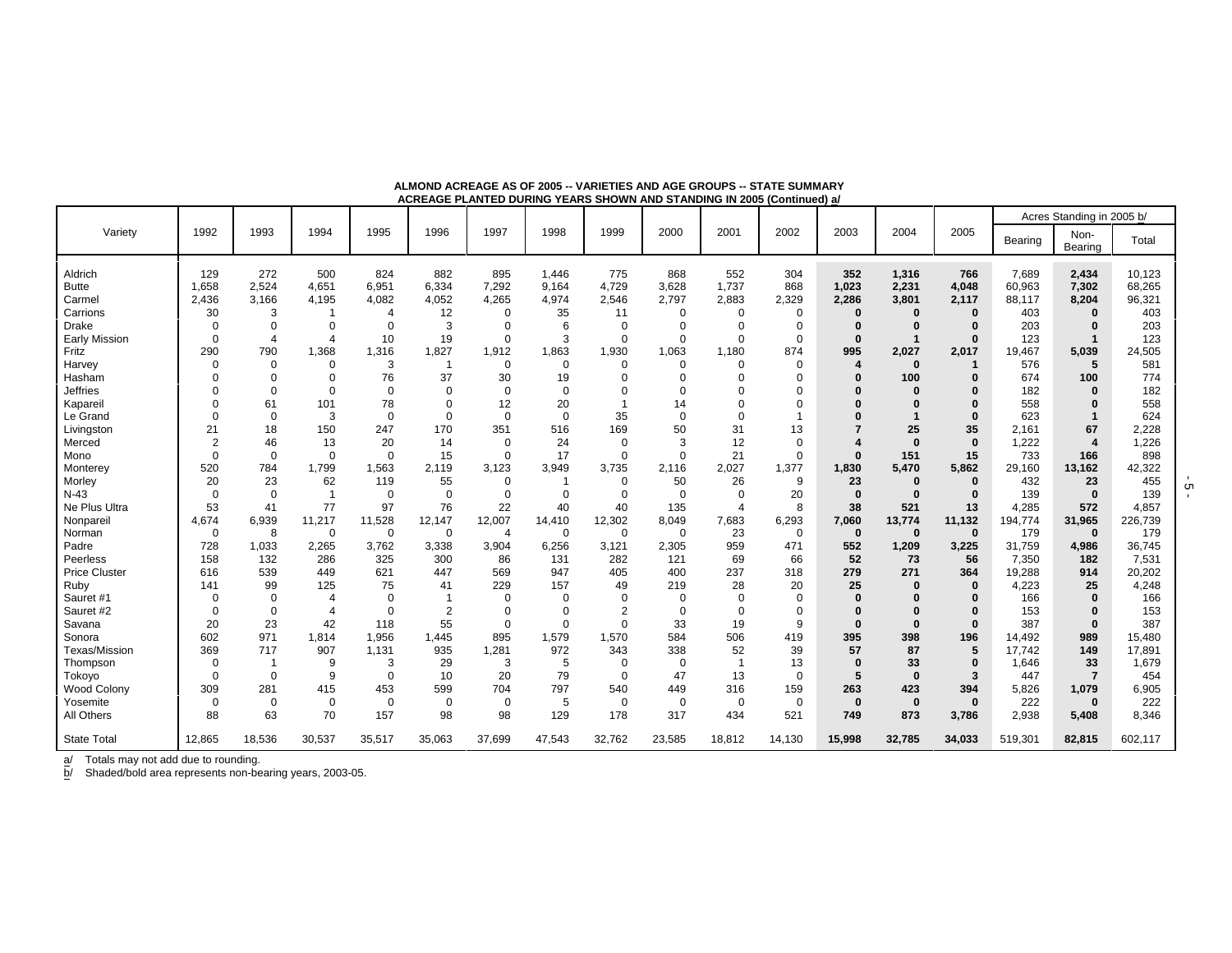| County             | 1976 &<br>Earlier | 1977        | 1978           | 1979        | 1980        | 1981        | 1982        | 1983        | 1984           | 1985           | 1986           | 1987        | 1988           | 1989        | 1990     | 1991     |
|--------------------|-------------------|-------------|----------------|-------------|-------------|-------------|-------------|-------------|----------------|----------------|----------------|-------------|----------------|-------------|----------|----------|
| <b>Butte</b>       | 2,093             | 16          | 171            | 385         | 386         | 587         | 311         | 278         | 114            | 372            | 138            | 112         | 322            | 127         | 522      | 222      |
| Calaveras          | 15                | 0           | $\mathbf 0$    | 0           | $\mathbf 0$ | $\mathbf 0$ | $\mathbf 0$ | $\mathbf 0$ | $\mathbf 0$    | 0              | 0              | $\mathbf 0$ | $\overline{0}$ | $\mathbf 0$ | 0        | $\Omega$ |
| Colusa             | 632               | 9           | 31             | 16          | 596         | 577         | 524         | 68          | 47             | 45             | 97             | 79          | 149            | 381         | 391      | 65       |
| Contra Costa       | $\overline{1}$    | 0           | $\mathbf 0$    | $\mathbf 0$ | $\mathbf 0$ | $\mathbf 0$ | $\mathbf 0$ | $\mathbf 0$ | $\mathbf 0$    | $\mathbf 0$    | 0              | $\mathbf 0$ | $\mathbf 0$    | $\mathbf 0$ | 0        | $\Omega$ |
| Fresno             | 979               | 107         | 136            | 328         | 506         | 1,275       | 494         | 222         | 351            | 512            | 487            | 647         | 976            | 710         | 2,051    | 420      |
| Glenn              | 764               | 10          | 37             | 368         | 251         | 318         | 194         | 59          | 135            | 119            | 0              | 75          | 387            | 457         | 317      | 165      |
| Kern               | 481               | 11          | 32             | 143         | 231         | 1,438       | 645         | 192         | 327            | 296            | 273            | 335         | 786            | 1,833       | 1,405    | 411      |
| Kings              | 10                | 0           | $\Omega$       | 0           | 0           | 50          | 3           | $\mathbf 0$ | $\mathbf 0$    | $\mathbf 0$    | 48             | 10          | $\overline{2}$ | 20          | 9        | 238      |
| Lake               |                   | $\Omega$    | $\Omega$       | $\mathbf 0$ | 0           | $\mathbf 0$ | $\Omega$    | $\mathbf 0$ | $\mathbf 0$    | $\mathbf 0$    | 0              | $\Omega$    | $\Omega$       | $\Omega$    | $\Omega$ |          |
| Los Angeles        | 3                 | $\mathbf 0$ | $\mathbf 0$    | $\mathbf 0$ | 0           | $\mathbf 0$ | $\Omega$    | $\mathbf 0$ | $\mathbf 0$    | $\mathbf 0$    | 0              | $\Omega$    | $\mathbf 0$    | $\mathbf 0$ | $\Omega$ | 0        |
| Madera             | 1,571             | 27          | 267            | 776         | 636         | 977         | 1,321       | 220         | 435            | 561            | 432            | 477         | 597            | 713         | 800      | 477      |
| Merced             | 4,035             | 350         | 687            | 1,395       | 1,906       | 1,149       | 867         | 423         | 695            | 561            | 250            | 599         | 586            | 991         | 1,103    | 665      |
| Monterey           | $\mathbf 0$       | $\mathbf 0$ | $\mathbf 0$    | $\mathbf 0$ | $\mathbf 0$ | 0           | $\Omega$    | $\mathbf 0$ | $\mathbf 0$    | $\mathbf 0$    | 0              | $\mathbf 0$ | 0              | $\mathbf 0$ | $\Omega$ |          |
| Napa               | $\Omega$          | $\Omega$    | $\Omega$       | $\Omega$    | $\Omega$    | $\mathbf 0$ | $\Omega$    | $\Omega$    | $\Omega$       | $\Omega$       | $\Omega$       | $\Omega$    | $\Omega$       | $\Omega$    | 0        |          |
| Placer             | 8                 | $\Omega$    | $\Omega$       | $\Omega$    | $\Omega$    | $\Omega$    |             | $\Omega$    | $\Omega$       |                |                |             | O              |             | ŋ        |          |
| Riverside          |                   | $\Omega$    | $\Omega$       | $\Omega$    | $\Omega$    | $\Omega$    |             | $\Omega$    | $\Omega$       | $\Omega$       | 0              |             |                |             |          |          |
| Sacramento         |                   | $\Omega$    | $\Omega$       | $\Omega$    | $\Omega$    | $\mathbf 0$ | $\Omega$    | $\mathbf 0$ | $\mathbf 0$    | $\Omega$       | 46             |             | 5              |             |          |          |
| San Benito         | $\Omega$          | $\Omega$    | $\Omega$       | $\Omega$    | $\mathbf 0$ | $\Omega$    | $\Omega$    | $\Omega$    | $\mathbf 0$    | $\mathbf 0$    | $\mathbf 0$    | $\Omega$    | $\Omega$       | $\Omega$    | $\Omega$ |          |
| San Joaquin        | 1,933             | 139         | 353            | 343         | 546         | 457         | 319         | 286         | 271            | 285            | 249            | 304         | 340            | 327         | 372      | 205      |
| San Luis Obispo    | 540               | $\Omega$    | $\Omega$       | 30          | $\Omega$    | 0           | $\Omega$    | 4           | $\mathbf 0$    | 8              | 0              | $\Omega$    | $\Omega$       | $\Omega$    | $\Omega$ |          |
| Santa Clara        | $\Omega$          | $\Omega$    | $\Omega$       | $\Omega$    | $\Omega$    | $\mathbf 0$ | $\Omega$    | $\Omega$    | $\mathbf 0$    | $\Omega$       | $\Omega$       | $\Omega$    | $\Omega$       |             | $\Omega$ |          |
| Solano             | 117               |             |                | $\Omega$    | $\Omega$    | $\Omega$    | 38          | $\mathbf 0$ | $\overline{2}$ | $\mathbf 0$    | 0              | $\Omega$    | 20             |             |          |          |
| Sonoma             | $\mathbf 0$       | $\Omega$    | $\Omega$       | $\Omega$    | $\Omega$    | $\mathbf 0$ | $\Omega$    | $\Omega$    | $\mathbf 0$    | $\mathbf 0$    | $\Omega$       | $\Omega$    | $\Omega$       | $\Omega$    | $\Omega$ |          |
| <b>Stanislaus</b>  | 2,456             | 400         | 795            | 1,711       | 1,203       | 1,672       | 1,126       | 376         | 523            | 749            | 432            | 634         | 1,018          | 640         | 878      | 947      |
| Sutter             | 238               | 5           | 22             | 24          | 23          | 24          | 15          | 3           | 37             | 17             | $\overline{2}$ | 11          | 9              | 27          | 37       | 25       |
| Tehama             | 159               | 126         |                | 3           | 154         | 255         | 307         | 56          | 9              | 36             | 48             | 184         | 153            | 50          | 33       | 101      |
| Tulare             | 99                | $\Omega$    | 29             | 134         | 185         | 287         | 187         | 143         | 102            | 12             | 0              | 50          | 239            | 79          | 133      | 149      |
| Yolo               | 461               | 6           | $\overline{2}$ | 9           | 15          | 4           | 23          | 68          | 5              | $\overline{4}$ | 5              | 32          | 16             | 15          | 16       | 12       |
| Yuba               | 74                | 19          | $\Omega$       | 9           | 26          | 10          | $\mathbf 0$ | $\mathbf 0$ | $\mathbf 0$    | $\Omega$       | $\Omega$       | $\Omega$    | 18             | $\Omega$    | $\Omega$ | 27       |
| <b>State Total</b> | 16,673            | 1,230       | 2,567          | 5,674       | 6,665       | 9,080       | 6,372       | 2,397       | 3,053          | 3,577          | 2,506          | 3,547       | 5,621          | 6,371       | 8,068    | 4,128    |

 $\underline{a}$  Totals may not add due to rounding.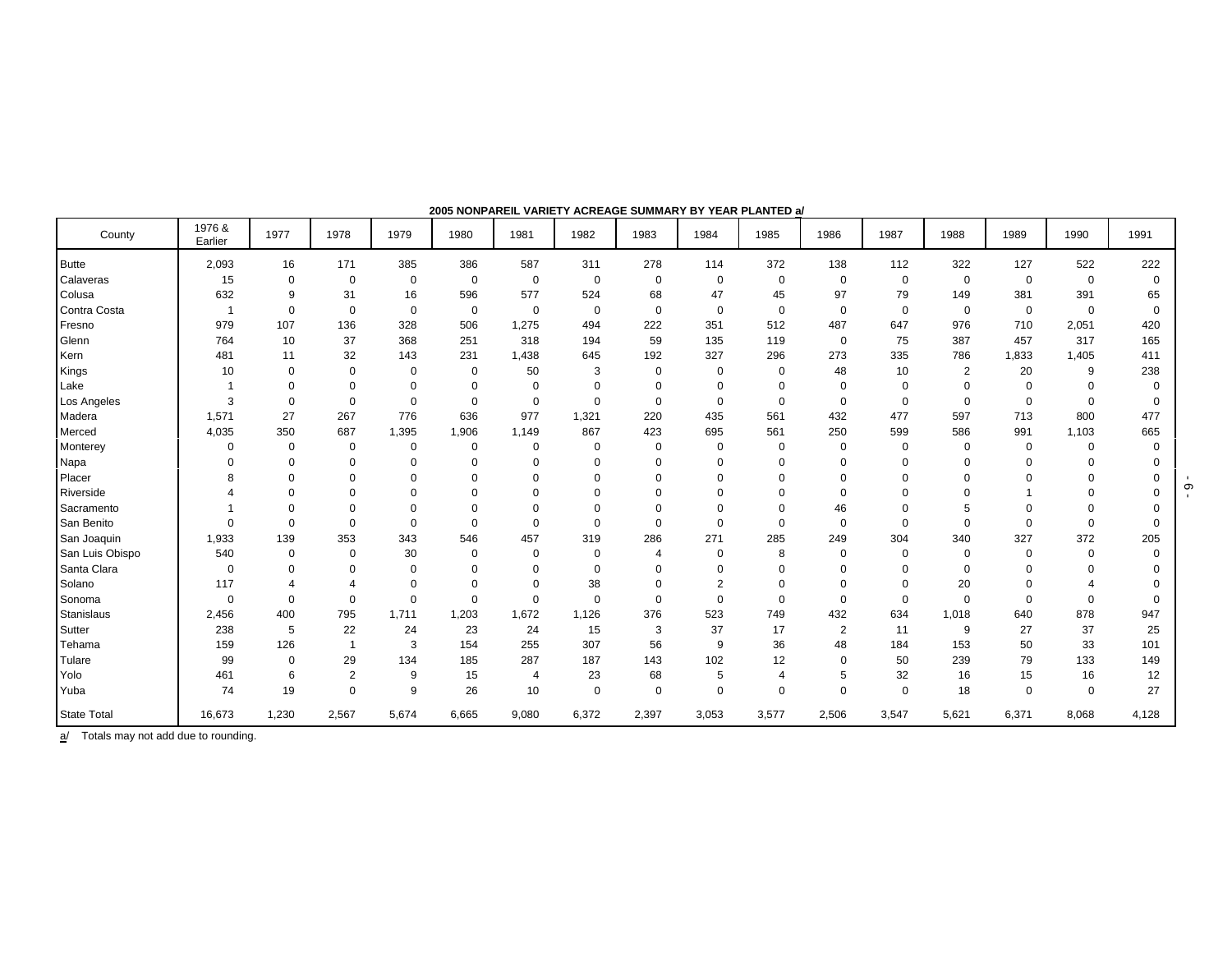|                    |             |             |                |                |             |             |             |             |             |                |             |              |             |              |                | Acres Standing in 2005 b/ |             |
|--------------------|-------------|-------------|----------------|----------------|-------------|-------------|-------------|-------------|-------------|----------------|-------------|--------------|-------------|--------------|----------------|---------------------------|-------------|
| County             | 1992        | 1993        | 1994           | 1995           | 1996        | 1997        | 1998        | 1999        | 2000        | 2001           | 2002        | 2003         | 2004        | 2005         | Bearing        | Non-<br>Bearing           | Total       |
| <b>Butte</b>       | 515         | 285         | 570            | 962            | 1,462       | 753         | 459         | 330         | 558         | 382            | 349         | 351          | 511         | 106          | 12,780         | 968                       | 13,748      |
| Calaveras          | $\Omega$    | 0           | $\mathbf 0$    | $\mathbf 0$    | 0           | $\mathbf 0$ | $\mathbf 0$ | 0           | $\mathbf 0$ | $\mathbf 0$    | $\mathbf 0$ | $\bf{0}$     | $\bf{0}$    | $\mathbf{0}$ | 15             | $\mathbf 0$               | 15          |
| Colusa             | 61          | 77          | 515            | 251            | 306         | 382         | 772         | 612         | 565         | 749            | 353         | 484          | 691         | 747          | 8,347          | 1,922                     | 10,269      |
| Contra Costa       | $\mathbf 0$ | $\mathbf 0$ | $\mathbf 0$    | $\mathbf 0$    | $\mathbf 0$ | $\mathbf 0$ | $\mathbf 0$ | $\mathbf 0$ | $\mathbf 0$ | $\mathbf 0$    | $\mathbf 0$ | $\mathbf{0}$ | $\mathbf 0$ | $\mathbf{0}$ | $\overline{1}$ | $\mathbf 0$               |             |
| Fresno             | 539         | 1,000       | 1,262          | 1,495          | 1,438       | 1,594       | 1,634       | 1,662       | 1,637       | 1,510          | 1,143       | 1,248        | 2,351       | 976          | 25,112         | 4,575                     | 29,687      |
| Glenn              | 114         | 228         | 1,242          | 1,304          | 810         | 343         | 1,184       | 1,076       | 779         | 688            | 170         | 469          | 797         | 243          | 11,591         | 1,510                     | 13,101      |
| Kern               | 263         | 1,877       | 1,998          | 2,191          | 3,110       | 3,764       | 4,998       | 4,205       | 1,080       | 699            | 701         | 646          | 3,520       | 4,471        | 33,724         | 8,637                     | 42,361      |
| Kings              | $\Omega$    | 12          | 40             | 43             | 0           | 73          | 369         | 22          | 102         | 309            | 18          | 9            | 132         | 107          | 1,375          | 248                       | 1,623       |
| Lake               | $\Omega$    | $\mathbf 0$ | 0              | $\mathbf 0$    | $\Omega$    | $\Omega$    | $\mathbf 0$ | $\Omega$    | $\mathbf 0$ | $\mathbf 0$    | $\Omega$    | 0            | $\bf{0}$    | $\bf{0}$     |                | $\bf{0}$                  |             |
| Los Angeles        | $\Omega$    | $\Omega$    | $\Omega$       | $\overline{0}$ | $\mathbf 0$ | $\Omega$    | $\mathbf 0$ | $\mathbf 0$ | -1          | $\mathbf 0$    | $\mathbf 0$ | $\bf{0}$     | $\bf{0}$    | $\bf{0}$     | $\overline{4}$ | $\bf{0}$                  |             |
| Madera             | 251         | 499         | 1,019          | 769            | 845         | 969         | 492         | 522         | 282         | 633            | 567         | 962          | 1,396       | 603          | 17,133         | 2,961                     | 20,093      |
| Merced             | 990         | 899         | 1,603          | 1,543          | 1,047       | 1,632       | 1,518       | 1,373       | 957         | 1,136          | 1,147       | 813          | 1,599       | 1,710        | 30,105         | 4,122                     | 34,227      |
| Monterey           | O           | 0           | 0              | $\mathbf 0$    | 0           | $\Omega$    | 0           | $\Omega$    | 0           | $\mathbf 0$    | 0           | 0            | $\bf{0}$    | $\bf{0}$     | $\Omega$       | $\bf{0}$                  |             |
| Napa               |             | $\Omega$    | $\Omega$       | $\Omega$       | $\Omega$    | 0           | $\Omega$    | $\Omega$    | $\Omega$    | $\mathbf 0$    | $\Omega$    |              |             |              | $\Omega$       | 0                         |             |
| Placer             |             |             | 0              | $\Omega$       | $\Omega$    |             | 0           | $\Omega$    | $\Omega$    | $\Omega$       | $\Omega$    |              |             |              | 8              | $\bf{0}$                  |             |
| Riverside          |             | $\Omega$    | $\Omega$       | $\Omega$       | $\Omega$    |             |             |             | $\Omega$    | $\Omega$       | $\Omega$    |              |             |              | 5              | $\Omega$                  |             |
| Sacramento         | U           | $\Omega$    | $\overline{2}$ | $\Omega$       | $\Omega$    | 0           | O           | $\Omega$    | $\Omega$    | $\Omega$       | $\Omega$    | 0            | O           | $\Omega$     | 54             | $\Omega$                  | 54          |
| San Benito         | $\Omega$    | $\Omega$    | $\Omega$       | $\mathbf 0$    | $\Omega$    | $\Omega$    | $\mathbf 0$ | $\Omega$    | $\mathbf 0$ | $\mathbf 0$    | $\mathbf 0$ | $\Omega$     | $\bf{0}$    | $\Omega$     | $\Omega$       | $\Omega$                  | $\Omega$    |
| San Joaquin        | 460         | 586         | 551            | 592            | 601         | 524         | 508         | 547         | 612         | 473            | 497         | 485          | 628         | 483          | 12,681         | 1,596                     | 14,277      |
| San Luis Obispo    | $\Omega$    | $\mathbf 0$ | $\mathbf 0$    | $\mathbf 0$    | 0           | 0           | $\mathbf 0$ | $\mathbf 0$ | $\mathbf 0$ | $\mathbf 0$    | 0           | $\bf{0}$     | $\bf{0}$    | $\mathbf 0$  | 583            | $\bf{0}$                  | 583         |
| Santa Clara        | $\Omega$    | $\Omega$    | 0              | $\mathbf 0$    | 0           | 0           | $\mathbf 0$ | $\Omega$    | 0           | $\mathbf 0$    | $\mathbf 0$ | 0            | 0           | $\mathbf 0$  | $\mathbf 0$    | $\bf{0}$                  | $\mathbf 0$ |
| Solano             | $\Omega$    | $\Omega$    | 23             | 49             | 48          | 32          | 143         | 5           | 37          | 3              | 20          | $\Omega$     | 11          | 66           | 547            | 77                        | 624         |
| Sonoma             | $\Omega$    | 0           | $\mathbf 0$    | $\mathbf 0$    | $\mathbf 0$ | $\mathbf 0$ | $\mathbf 0$ | 0           | $\mathbf 0$ | $\mathbf 0$    | $\mathbf 0$ | $\bf{0}$     | $\bf{0}$    | $\bf{0}$     | $\mathbf 0$    | $\bf{0}$                  | $\Omega$    |
| Stanislaus         | 1,067       | 1,073       | 1,984          | 1,720          | 1,398       | 1,239       | 1,627       | 1,481       | 1,059       | 873            | 958         | 981          | 1,288       | 1,057        | 30,038         | 3,326                     | 33,364      |
| Sutter             | 13          | 10          | 48             | 61             | 43          | 192         | 126         | 16          | 59          | $\overline{7}$ | 5           | 19           | 74          | 25           | 1,097          | 118                       | 1,215       |
| Tehama             | 4           | 130         | 153            | 140            | 268         | 40          | 304         | 132         | 45          | 93             | 79          | 213          | 159         | 65           | 3,063          | 437                       | 3,500       |
| Tulare             | 378         | 196         | 158            | 307            | 463         | 295         | 187         | 186         | 197         | 51             | 114         | 311          | 397         | 465          | 4,359          | 1,173                     | 5,532       |
| Yolo               | 20          | 68          | 18             | 103            | 207         | 177         | 51          | 86          | 77          | 79             | 131         | 69           | 218         | 8            | 1,705          | 296                       | 2,001       |
| Yuba               | $\Omega$    | $\mathbf 0$ | 31             | $\mathbf 0$    | 103         | 0           | 41          | 46          | $\mathbf 0$ | $\mathbf 0$    | 43          | 0            |             | $\Omega$     | 446            | $\mathbf 1$               | 447         |
| <b>State Total</b> | 4,674       | 6,939       | 11,217         | 11,528         | 12,147      | 12,007      | 14,410      | 12,302      | 8,049       | 7,683          | 6,293       | 7,060        | 13,774      | 11,132       | 194,774        | 31,965                    | 226,739     |

**2005 NONPAREIL VARIETY ACREAGE SUMMARY BY YEAR PLANTED (Continued) a/**

a/ Totals may not add due to rounding.

b/ Shaded/bold area represents non-bearing years, 2003-05.

- 7 -